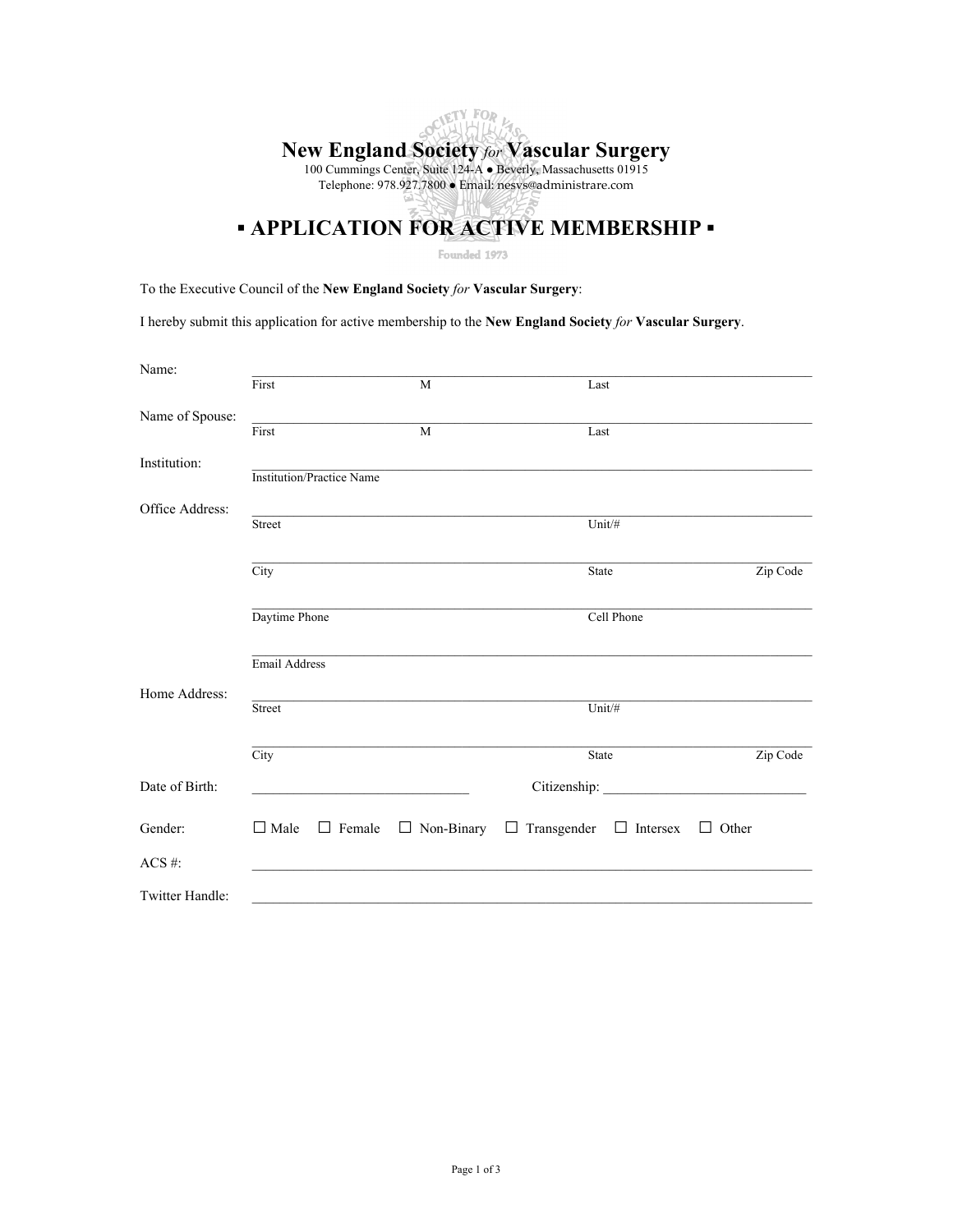#### **SPONSORSHIP**

The following physician has agreed to send a letter recommending my election to active membership.

| Name of Sponsor: |               |       |
|------------------|---------------|-------|
|                  | First         | Last  |
|                  |               |       |
|                  | Institution   |       |
|                  | City          | State |
|                  |               |       |
|                  | Daytime Phone | Email |

#### **EDUCATION**

*Pre-Medical School:*

| Institution | Location | Degree | <b>Graduation Date</b> |
|-------------|----------|--------|------------------------|
| Institution | Location | Degree | <b>Graduation Date</b> |

*Postgraduate School:*

| Institution | Location | Degree | <b>Graduation Date</b> |
|-------------|----------|--------|------------------------|
|             |          |        |                        |
|             |          |        |                        |
|             |          |        |                        |
|             |          |        |                        |
|             |          |        |                        |

*Medical School:*

| Institution | Location<br>--------- | Degree | Graduation Date |
|-------------|-----------------------|--------|-----------------|
|             |                       |        |                 |
|             |                       |        |                 |

#### **RESIDENCY TRAINING**

| $PGY-1$                               | Hospital | Location | Date |
|---------------------------------------|----------|----------|------|
| $PGY-2$                               | Hospital | Location | Date |
| PGY-3                                 | Hospital | Location | Date |
| PGY-4                                 | Hospital | Location | Date |
| $PGY-5$                               | Hospital | Location | Date |
| PGY-6                                 | Hospital | Location | Date |
| Vascular<br>Residency<br>(Fellowship) | Hospital | Location | Date |